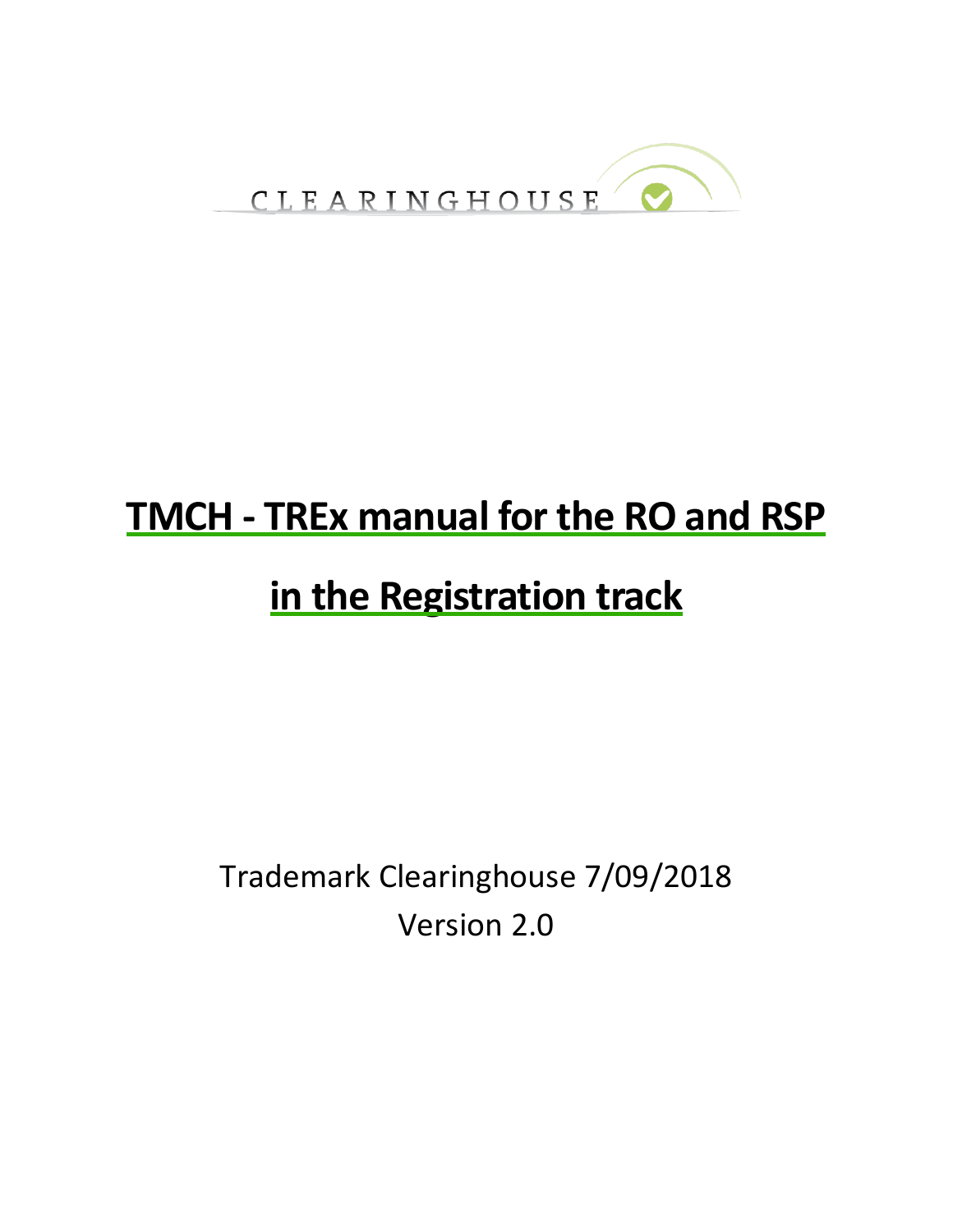#### CLEARINGHOUSE  $\bullet$

### **Contents**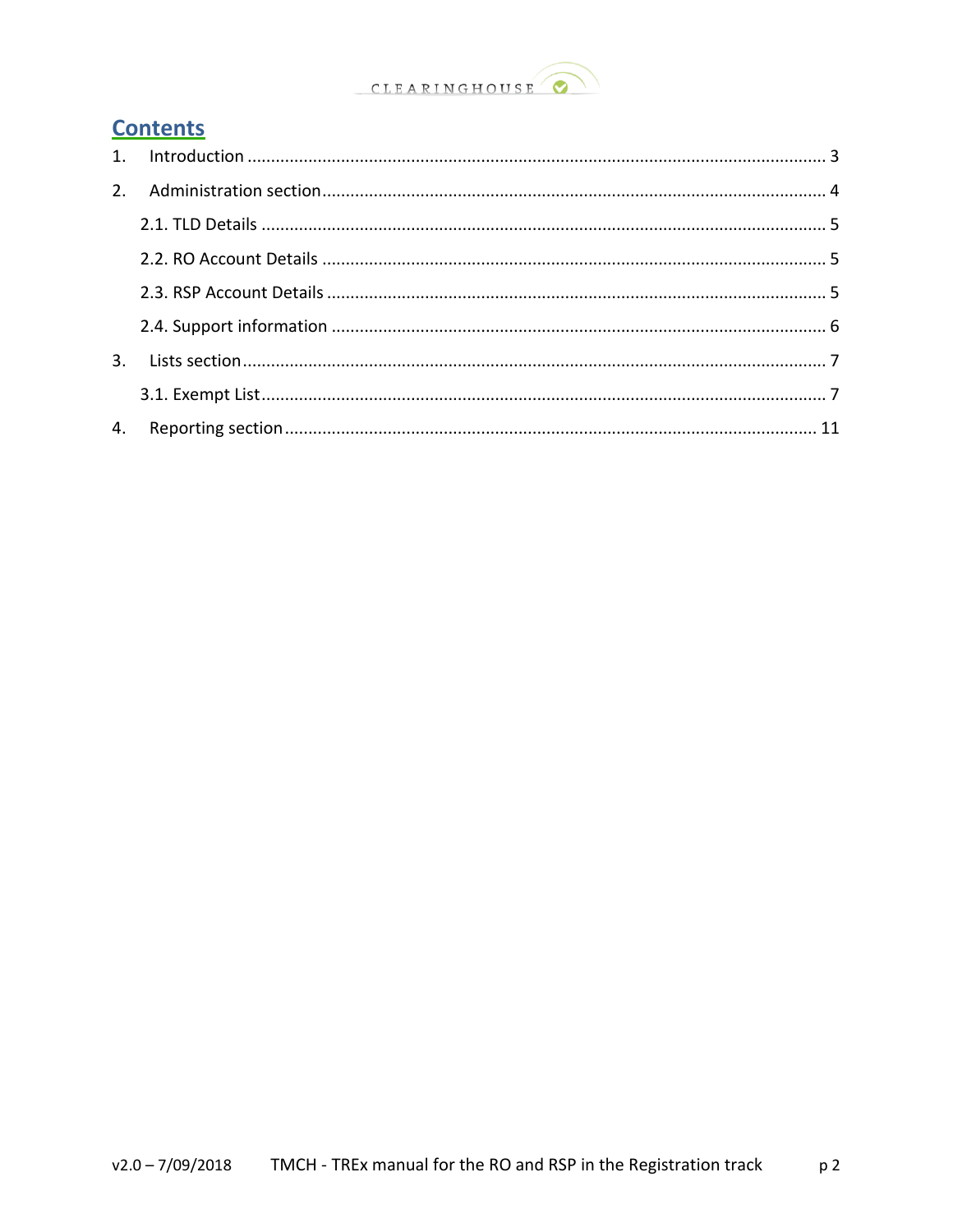

## <span id="page-2-0"></span>1. Introduction

This manual provides instructions on the available functionalities for the Registry Operator (RO) and the Registry Service Provider (RSP) for the new TREx service in the registration track.

Please note that this document concerns only the registration track. For the list track, we kindly refer to the "TMCH -TREx Manual for the RO and RSP in the List track" manual.

The following sections are available for the Registry Operator on the Web User Interface:

- Administration
- Lists
- Reporting

**Note that the Registry Service Provider only has an account upon request of the Registry Operator and can only access the Lists section with limited functionalities which can be altered by the RO. These functionalities are described under paragraph "2.3. RSP Account Details".**

In case of any further questions, do not hesitate to reach out to our support team via the email: [trex@clearinghouse.org.](mailto:trex@clearinghouse.org)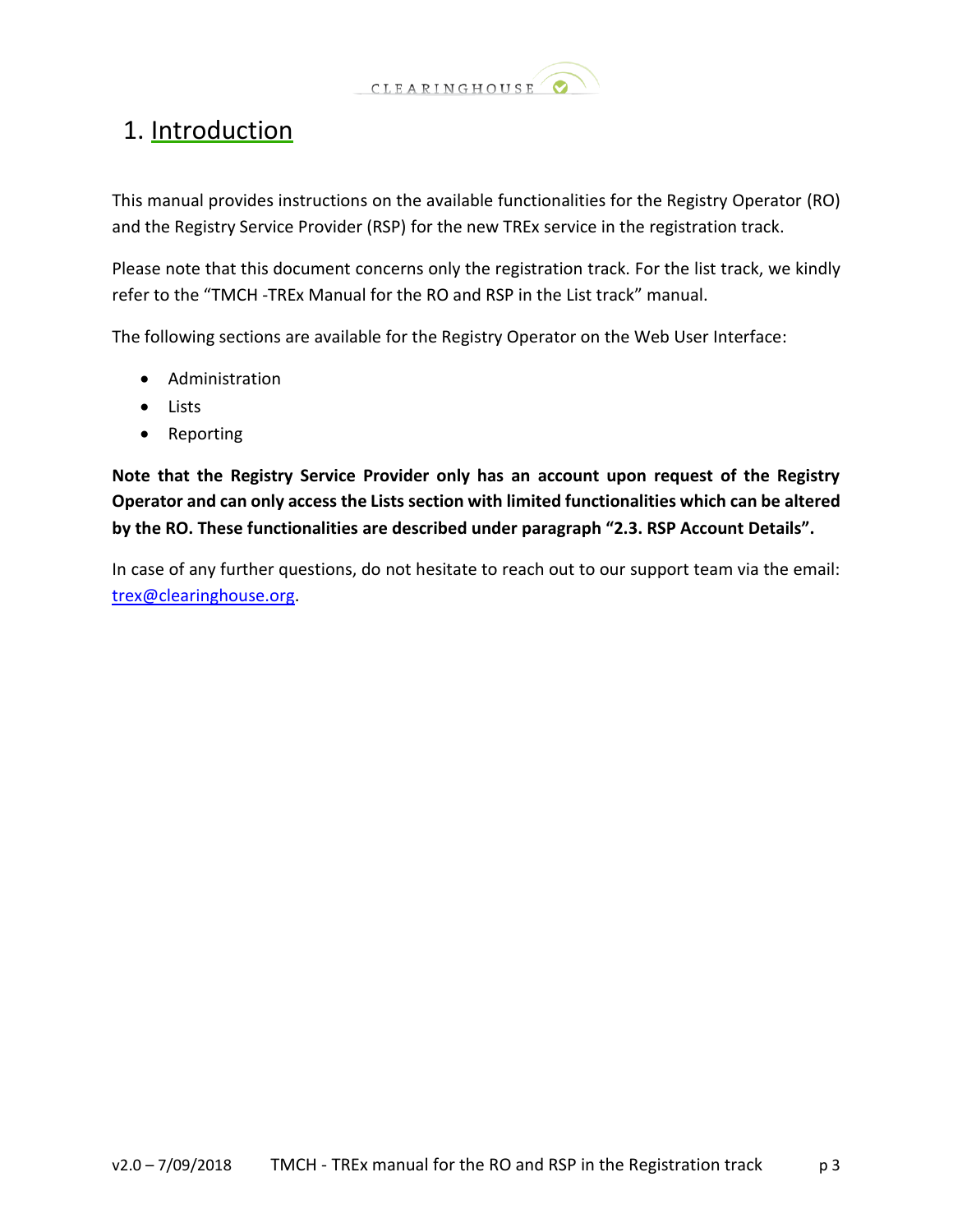

## <span id="page-3-0"></span>2. Administration section

The following paragraph will provide you with the necessary guidance on the Administration section of the Registry Operator Web User Interface.

Note that the Registry Service Provider does not have an Administration section available.

The Administration section for the RO will provide details on:

- The TLD Details
- RO Account Details
- RSP Account Details
- Support information

Via the Administration section, the Registry Operator will have the ability to activate and change the account rights of the Registry Service Provider.

Note that most of the information that is presented in the Administration section is not directly changeable for the Registry Operator, except for the permissions in the RSP account details. In case other changes are necessary, please contact the TMCH as described in the "Support Information" section described below.

The Administration section looks as follows:

Home Logout/Support/Password

.white Registry Dashboard

| Administration             |                                                                                                   |     |
|----------------------------|---------------------------------------------------------------------------------------------------|-----|
|                            |                                                                                                   |     |
| <b>TLD Details</b>         |                                                                                                   |     |
| <b>TLD</b>                 | .white                                                                                            |     |
| <b>TREx Track</b>          | registration                                                                                      |     |
| Active from                | 2017-08-01 00:00:00                                                                               |     |
| <b>RO Account Details</b>  |                                                                                                   |     |
| Name                       | Lee Hazelwood                                                                                     |     |
| Email                      | lha@nic.white                                                                                     |     |
| Phone                      | +32.34567891                                                                                      |     |
| <b>RSP Account Details</b> |                                                                                                   |     |
| Name                       | Nancy Sinatra                                                                                     |     |
| Email                      | nsi@nic.white                                                                                     |     |
| Phone                      | +32.34567895                                                                                      |     |
| <b>Status</b>              |                                                                                                   |     |
|                            | Insert exempt list                                                                                |     |
|                            | Save changes                                                                                      |     |
| <b>Support Information</b> |                                                                                                   |     |
|                            | For any technical, administrative, contractual or financial support please reach out the TMCH via |     |
| trex@clearinghouse.org     |                                                                                                   |     |
|                            |                                                                                                   |     |
| Lists                      |                                                                                                   | $+$ |
|                            |                                                                                                   |     |
| Reporting                  |                                                                                                   | $+$ |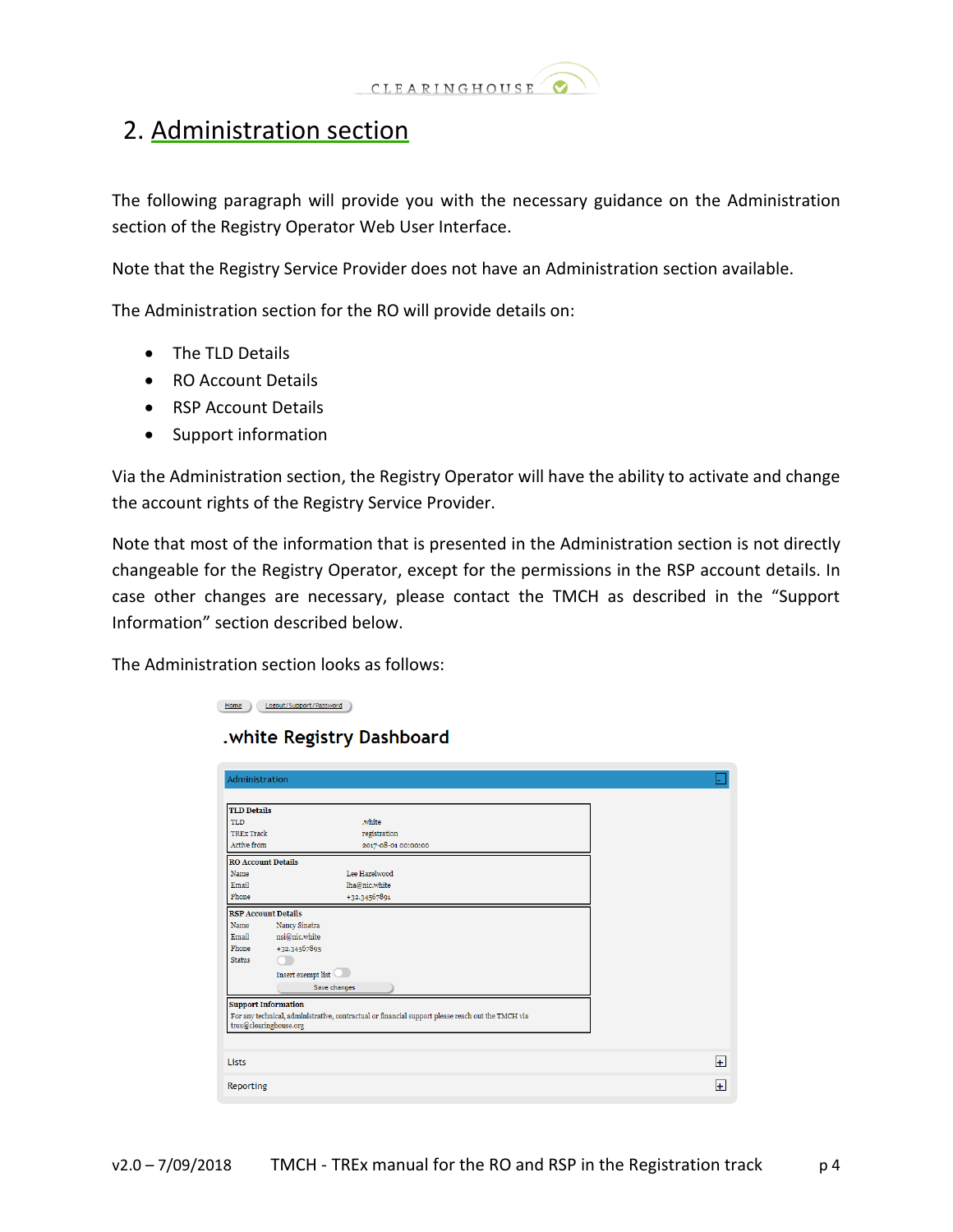

### **2.1. TLD Details**

<span id="page-4-0"></span>This overview provides details on the Top Level Domain for the specific account.

| <b>TLD Details</b> |                     |
|--------------------|---------------------|
| <b>TLD</b>         | .white              |
| <b>TREx Track</b>  | registration        |
| Active from        | 2017-08-01 00:00:00 |

In the TLD details overview, the following is available:

- The applicable TLD
- The TREx Track, either List or Registration.
- The activation date of the account.

#### **2.2. RO Account Details**

<span id="page-4-1"></span>The RO account details provide further insight on the personal information of the RO account:

| <b>RO</b> Account Details |                |  |
|---------------------------|----------------|--|
| Name                      | Lee Hazelwood  |  |
| Email                     | lha@nic.white  |  |
| Phone                     | $+32.34567891$ |  |

- Name: Name of the person or organization managing the specific TLD.
- Email: The email address related to the account.
- Phone: The phone number related to the person or organization.

#### **2.3. RSP Account Details**

<span id="page-4-2"></span>This overview provides details on the Registry Service Provider account related to the specific TLD. In addition to the RSP account details, the Registry Operator has the possibility to manage the RSP profile and the available rights.

| <b>RSP Account Details</b> |                    |  |
|----------------------------|--------------------|--|
| Name                       | Nancy Sinatra      |  |
| Email                      | nsi@nic.white      |  |
| Phone                      | +32.34567895       |  |
| <b>Status</b>              |                    |  |
|                            | Insert exempt list |  |
|                            | Save changes       |  |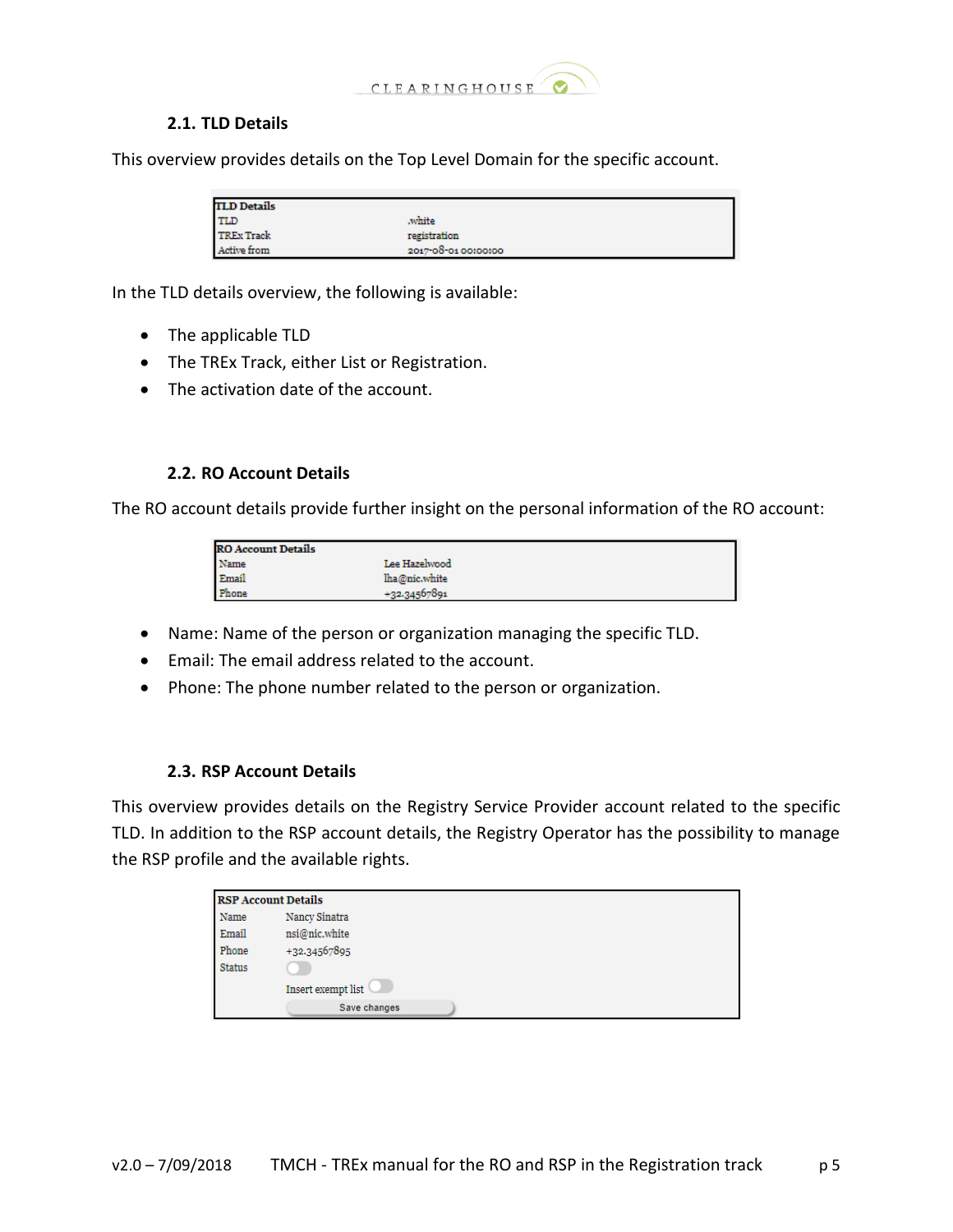

The RSP account details provide further insight on the personal information of the RSP account related to the TLD:

- Name: Name of the RSP managing the specific TLD.
- Email: The email address linked to the RSP account.
- Phone: The phone number linked to the RSP account.

Furthermore, the Registry Operator has the possibility to manage the RSP account. The following details can be changed:

- Status: This will activate or deactivate the RSP account. In case the account is deactivated (by default), the RSP is able to log in, but not to download or upload anything. In case the RO toggles the "Status" button to the right, it will activate the RSP account and the RSP will be able to download the Exempt List.
- Insert exempt list: By activating this function, the RSP will be able to insert the exempt list.

Note that the selection button will need to be toggled left or right and the RO will need to click the "Save Changes" button to confirm the changes. Without clicking the "Save Changes" button the adjustments will not apply.

### **2.4. Support information**

<span id="page-5-0"></span>The support information provides details on whom to contact in case of technical, administrative, contractual or financial questions or issues.

> **Support Information** For any technical, administrative, contractual or financial support please reach out the TMCH via  $\operatorname{trex} @clearinghouse.org$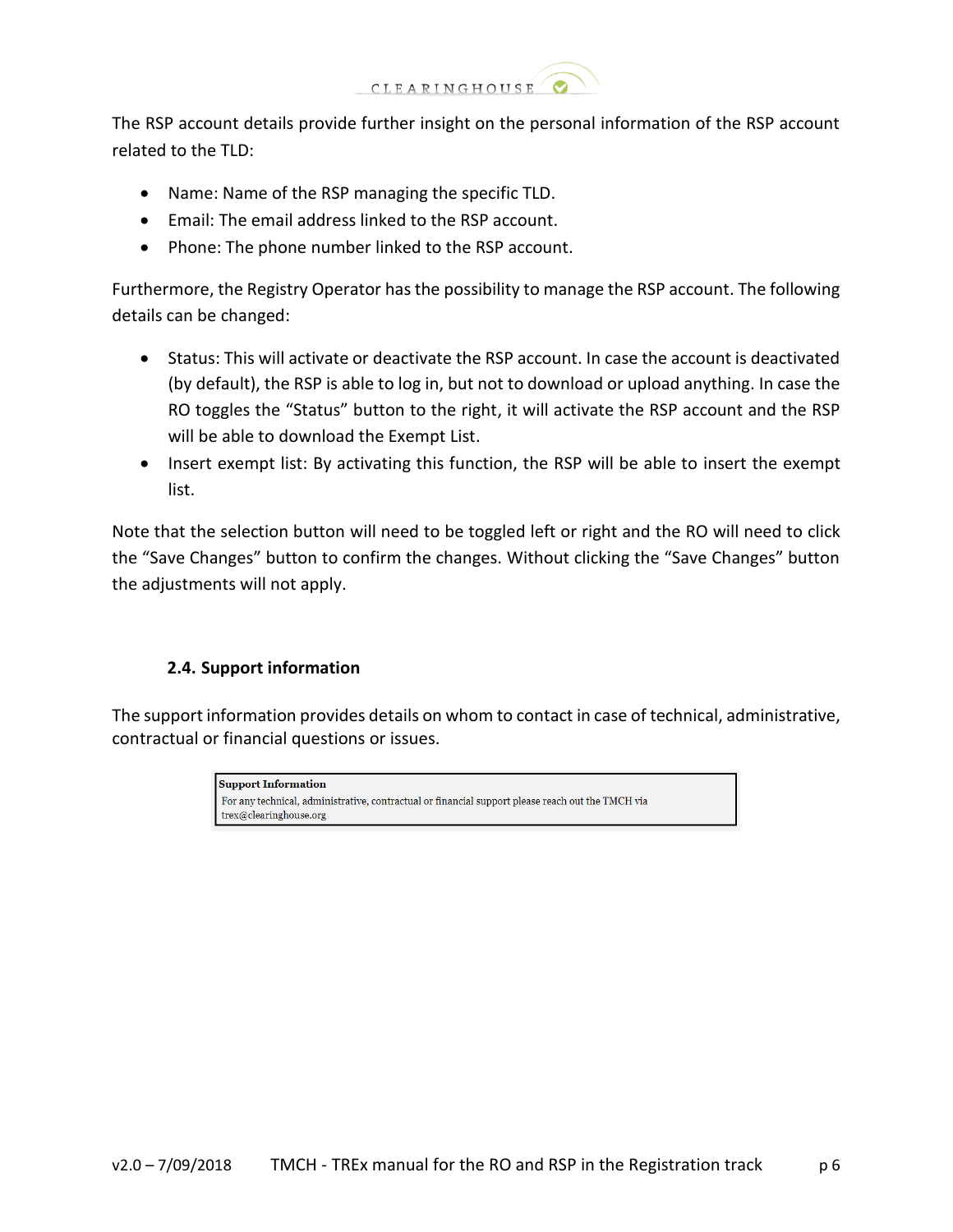

## <span id="page-6-0"></span>3. Lists section

This section will offer the possibility for the Registry Operator and Registry Service Provider (if applicable) to download and insert the Exempt List.

Note that the Registry Service Provider only has access to the above functionalities in case these are enabled by the Registry Operator. For further details, we kindly refer to "2. Administration section".

The Lists section looks as follows:

| Logout/Support/Password<br>Home                                                               |     |
|-----------------------------------------------------------------------------------------------|-----|
| .white Registry Dashboard                                                                     |     |
| Administration                                                                                | $+$ |
| Lists                                                                                         |     |
| <b>Exempt List</b><br>Download current Exempt labels List<br>Insert new exempt list<br>Insert |     |
|                                                                                               | Ŧ   |

### **3.1. Exempt List**

<span id="page-6-1"></span>The exempt list contains all labels for a specific TLD that cannot be TREx protected. The reason for this can be various; for example, in case the label is a premium name.

The RO and RSP can download the current exempt list by clicking on "Download current Exempt labels List".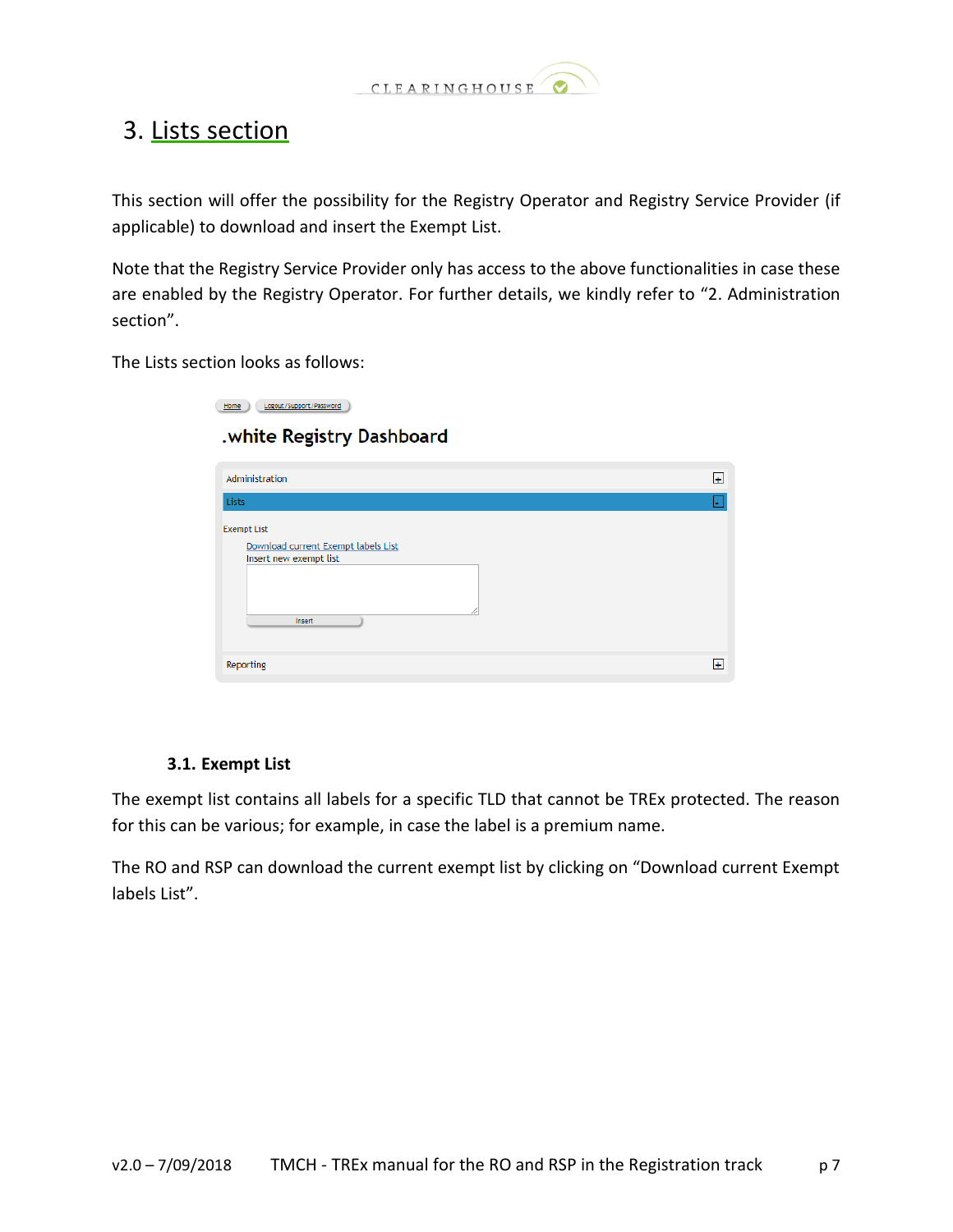

Home Logout/Support/Password

#### .white Registry Dashboard

| Administration                                                                                     | $+$                |
|----------------------------------------------------------------------------------------------------|--------------------|
| Lists                                                                                              | ь                  |
| <b>Exempt List</b><br>Download current Exempt labels List<br><b>THEFT HEW EXCHIPTING</b><br>Insert |                    |
| Reporting                                                                                          | $\left  + \right $ |

The exempt list will be presented in a .csv format and can be either opened or stored locally.

The exempt list contains a header that specifies:

- The label that is on the exempt list.
- The TLD for which the specific label will be exempted from TREx protection.

The exempted labels will be listed below the header. One label per line.

The exempt List can be updated an unlimited amount of times and the first exempt List will be uploaded by the TMCH based on the feedback from the Registry Operator or Registry Service Provider, before the go-live of the applicable TLD.

To insert the latest version of the exempt list, the RO or RSP will need to put all exempted labels in the "Exempt List insert" box.

**Note that inserting a newer version of the exempt list means that this will replace the previous version.** Hence it is not sufficient to only insert the additional labels that need to be exempted from TREx protection. The Registry Operator or RSP will need to insert all labels, including the previously exempted labels.

This will allow the RO or RSP to also remove labels from the exempt list. In case labels need to be excluded from the current exempt list, these labels can be left out of the insertion box when uploading a newer version of the exempt list.

Once the labels are entered into to the "Exempt List box", the RO or RSP will need to click "Insert".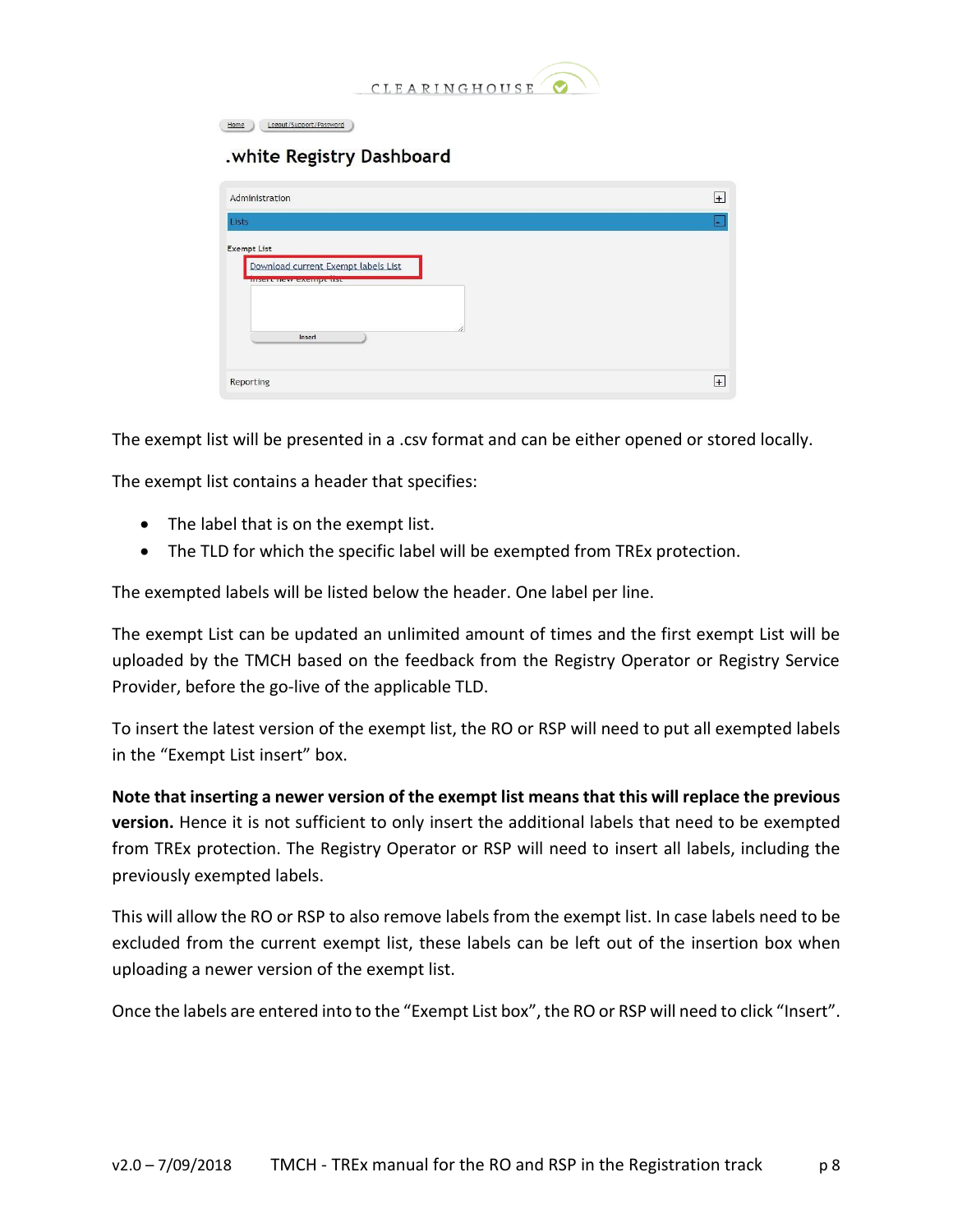

Home Logout/Support/Password

.white Registry Dashboard

| Administration                                                        | $+$                |
|-----------------------------------------------------------------------|--------------------|
| Lists                                                                 | a.                 |
| <b>Exempt List</b>                                                    |                    |
| Download current Exempt labels List                                   |                    |
| Insert new exempt list<br>markone<br>marktwo<br>markthree<br>markfour |                    |
| <b>MEDICAL BANK</b><br>Insert                                         |                    |
|                                                                       |                    |
| Reporting                                                             | $\left  + \right $ |
|                                                                       |                    |

The RO or RSP will be redirected to the "Exempt List Insert" page.

| Logout/Support/Password<br>Home                                                      |  |
|--------------------------------------------------------------------------------------|--|
| .white Exempt List Insert                                                            |  |
| You inserted a new exempt list for .white                                            |  |
| <b>Analysis</b>                                                                      |  |
| 2 label(s) will be added to the exempt list                                          |  |
| 1 label(s) will be removed from the exempt list                                      |  |
| 3 label(s) are rejected and will not be added                                        |  |
| 0 label(s) will remain unchanged                                                     |  |
| Confirm<br>Cancel                                                                    |  |
| <b>Details</b><br>markthree<br>Added<br>markfour<br>Removed<br>Rejected<br>Unchanged |  |

The "Exempt List Insert" page will give an overview on the number of labels that:

- Will be added to the exempt list.
- Will be removed from the exempt list.
- Are rejected from the exempt list. For example because they are already TREx protected.
- Labels that remain unchanged.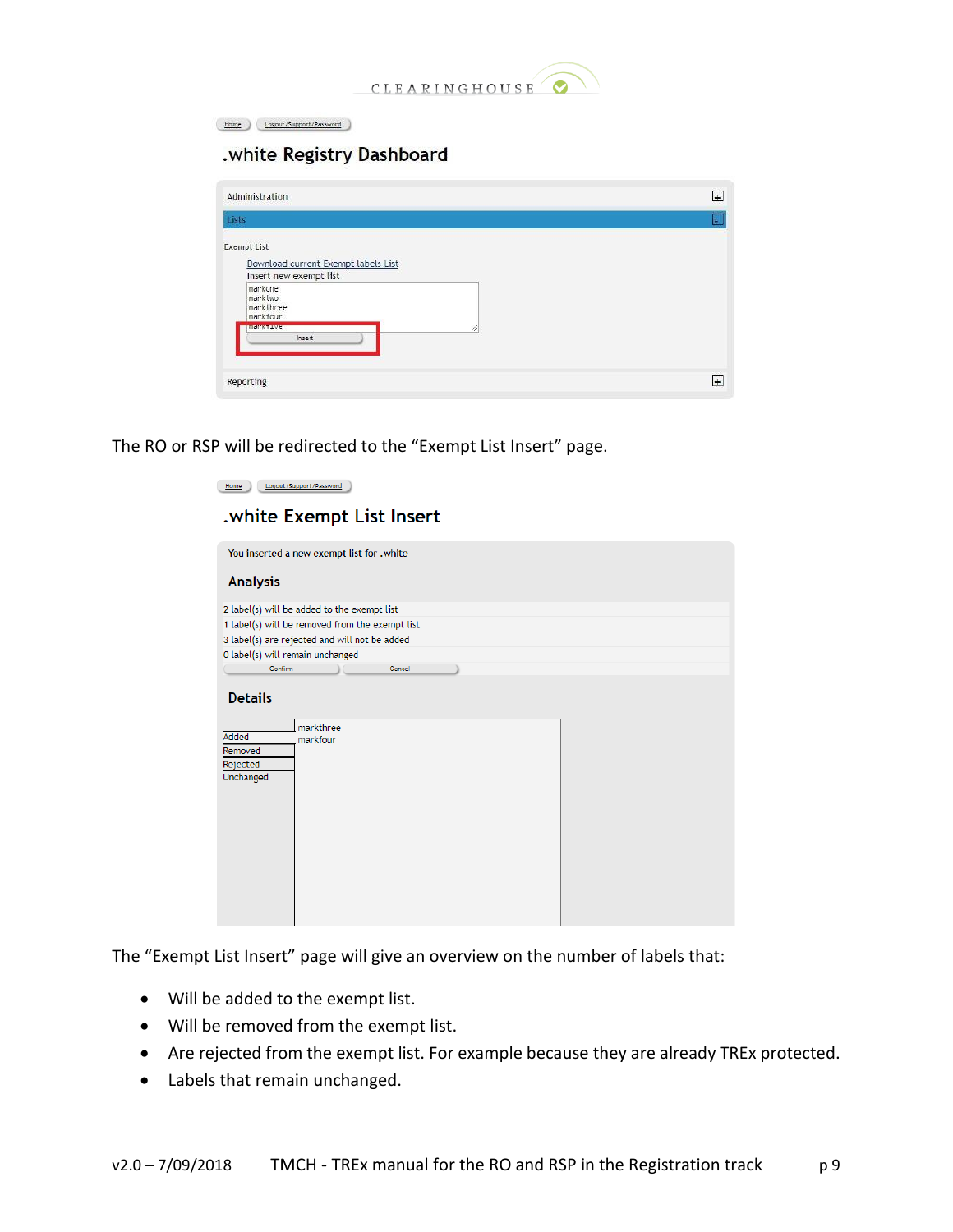

A detailed summary is also available where the RO or RSP can verify each label that is either:

- Added
- Removed
- Rejected

 $\overline{a}$ 

Unchanged

By clicking each above section, the RO or RSP will be able to see the labels that are either added, removed, rejected or remain unchanged (labels that were already on the exempt list and remain there upon RO or RSP's request).

To confirm the latest exempt list the RO or RSP will need to click "confirm"<sup>1</sup>.

The agent/holder will be redirected to the Lists section by clicking either on "confirm" or "cancel".

<sup>&</sup>lt;sup>1</sup> In case the exempt list does not meet the RO or RSP's requirements, you can revoke the changes by *clicking on "Cancel".*